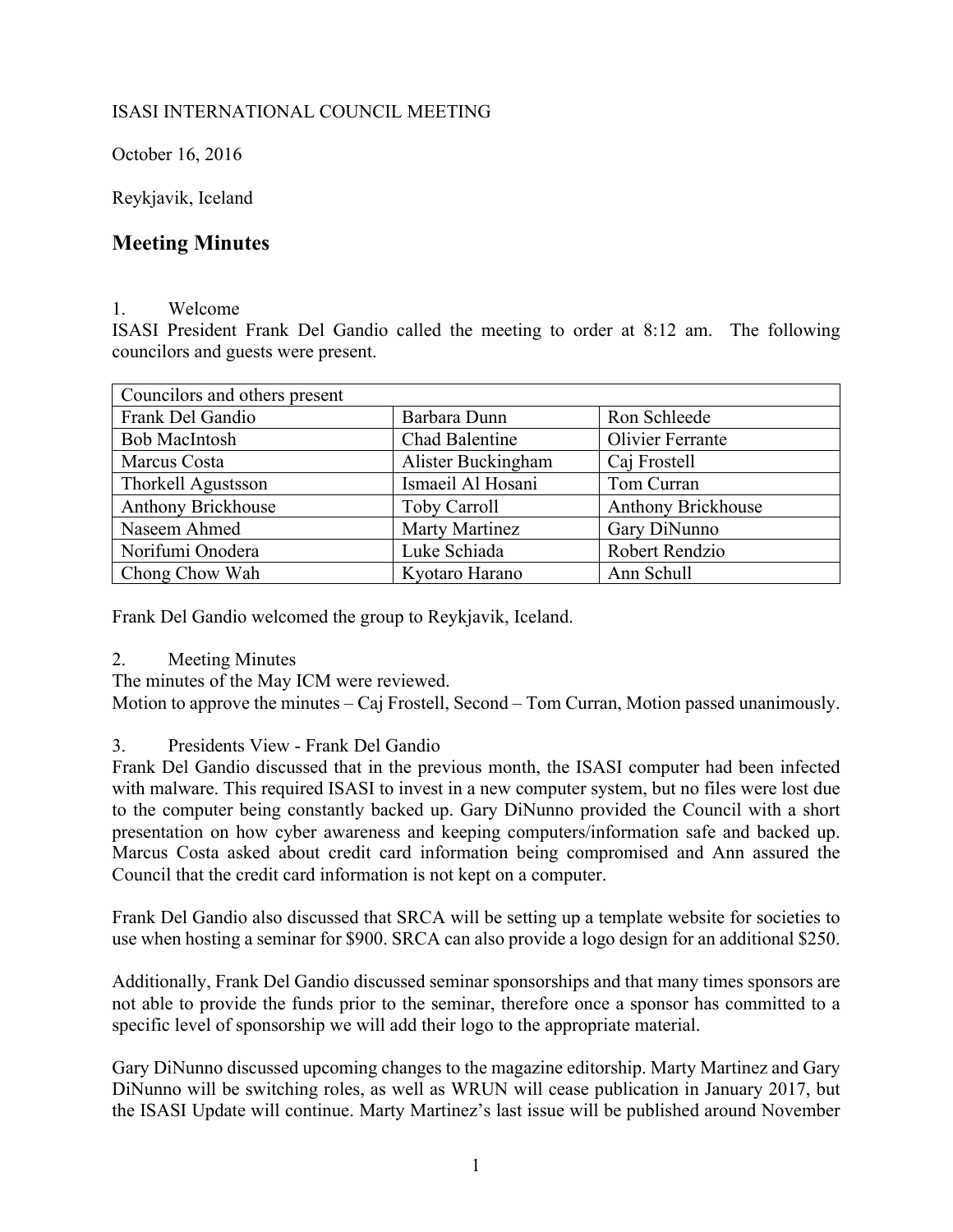15, 2016. Motion to cease WRUN publication – Marty Martinez, Second – Barbara Dunn, Motion passed unanimously.

# 4. Financial Report – Bob MacIntosh

Bob MacIntosh reviewed the submitted Treasurer's report and reiterated that successful seminars keep ISASI in the 'black'. The 2016 mid-year review shows a deficit of \$42,223, but we expect that the Seminar revenue will cover that deficit. Bob MacIntosh briefed the Proposed 2017 Budget and asked the Council to reach out to potential corporate members. The reductions in the budget expenses are mostly due to suspending publication of the WRUN. Bob MacIntosh also discussed the funds budgeted for travel to attend the ICAO AIGP and Marcus Costa added that it is extremely beneficial to have ISASI attending the AIGP.. Additionally, Bob MacIntosh asked societies to provide annual financial statement and election information and Frank reiterated this point.

Motion to approve the 2017 Budget – Bob MacIntosh, Second – Caj Frostell, Motion passed unanimously.

## 5. Membership Report - Frank Del Gandio

In Tom McCarthy's absence, Frank Del Gandio briefed the group on the membership of ISASI.

There have been 177 new individual memberships and 8 new corporate ones, for a total of 1265 individual memberships and 134 corporate. Frank Del Gandio reminded the group that Ann cannot process the membership until ISASI has the funds for the membership. Additionally, please review each application for legibility and if possible attach a business card.

## 6. Seminars - Barbara Dunn

# 2016 Iceland – Thorkell Agustsson

Thorkell Agustsson briefed the Council on the Seminar. Ron Schleede has been taking care of sponsorships, while Brian McDermid is in charge of the technical program. Barbara Dunn briefed the group that there are 296 registered delegates including 46 companions; 11 guests; and 8 oneday only registrations. There are 101 registered for the two tutorials. There are 97 registered for the optional Friday tour. Barbara Dunn discussed the importance of security at our seminars and that this year and going forward everyone must be wearing their name badge for entry into events and she asked the Council to assist by ensuring that they are checking attendees at each of the events.

## 2017 San Diego – Barbara Dunn

Barbara Dunn briefed the Council on the 2017 Seminar for August 21-24, 2017. The theme will be 'Investigations – Do They Make A Difference?' Anthony Brickhouse and Dick Stone will lead the Technical Panel. Barbara Dunn has a hotel contract. Robert Sumwalt will be doing a Keynote and we are hoping for good sponsorships. Barbara Dunn reiterated the importance of sponsorships to the success of our seminars. Frank Del Gandio asked to ensure that someone from the seminar committee is coordinating sponsorships with Ron Schleede. Ron Schleede also briefed the Council on the challenges of getting and keeping sponsors.

Ron Schleede presented a proposal for changes to the Gold Level sponsorship. From \$7500- <\$10,000 sponsors will get 3 complimentary registrations (no change), but sponsorships at and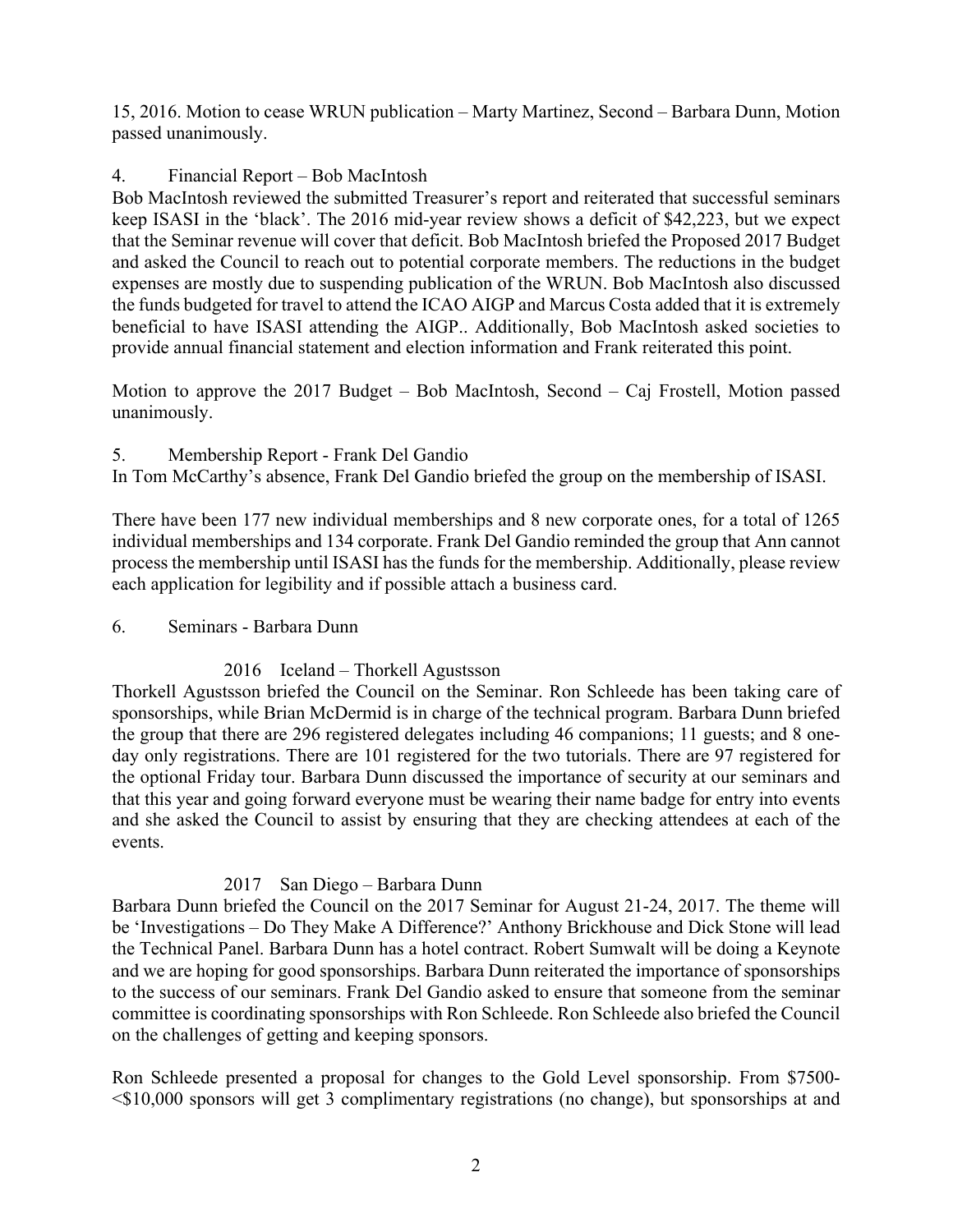above \$10,000 will get 4 complimentary sponsorships (or 3 complimentary sponsorships and a booth).

Motion to accept this proposal – Ron Schleede, Second – Barbara Dunn, Motion passed unanimously.

#### 2018 Dubai – Ismaeil Al Hosani /Tom Curran

Ismaeil Al Hosani and Tom Curran briefed the Council on the 2018 Seminar in Dubai. Last November *MENSASI* held a Regional Seminar with 102 attendees as a dry-run for the seminar. The hotel will be the Intercontinental and there was discussion about the room rates. The seminar committee does not foresee any issues with sponsorships. The plan is to hold it end of October to early November, and Ron Schleede reminded the group to ensure that it does not conflict with Flight Safety Foundation's International Air Safety Summit.

## 2019 TBD – Barbara Dunn

Barbara Dunn briefed the Council on a couple of possible options for the 2019 Seminar. Barbara Dunn was looking at Phoenix and Canadian options. Barbara said that she will be presenting a bid at the Spring 2017 ICM to host the Seminar in Montreal.

Barbara also reminded the Council that all the Seminar requirements and procedures are in the Seminar manual and to ensure that during the course of the planning for the Seminar that the manual needs to be followed. Olivier Ferrante asked about hosting the seminar website on the society website and Barbara Dunn said that would need to be coordinated with ISASI.

Ron Schleede suggested that if the Seminar is in Montreal that ISASI coordinate with the AIGP. Caj Frostell also suggested asking local companies for support before selecting the seminar location.

7. Report of the ISASI Forum Editor - Marty Martinez

Marty Martinez briefed that his last issue will come out around November 15, 2016 and will cover the Lederer Award and some of the seminar content.

8. Vice President's Report- Ron Schleede Nothing to report

9. Secretary's Report- Chad Balentine Nothing to report

10. Executive Advisor Report- Dick Stone

Dick Stone submitted a written report, which was briefed by Frank Del Gandio. Additionally, Frank Del Gandio reiterated the importance of getting these reports in on time.

11. Website review – Dick Stone Dick Stone submitted a written report.

12. Reports of National Societies/Councilors: *ASASI –* Rick Sellers submitted a written report and Alister Buckingham briefed the written report. *ASASI* had a very good technical and social program in Brisbane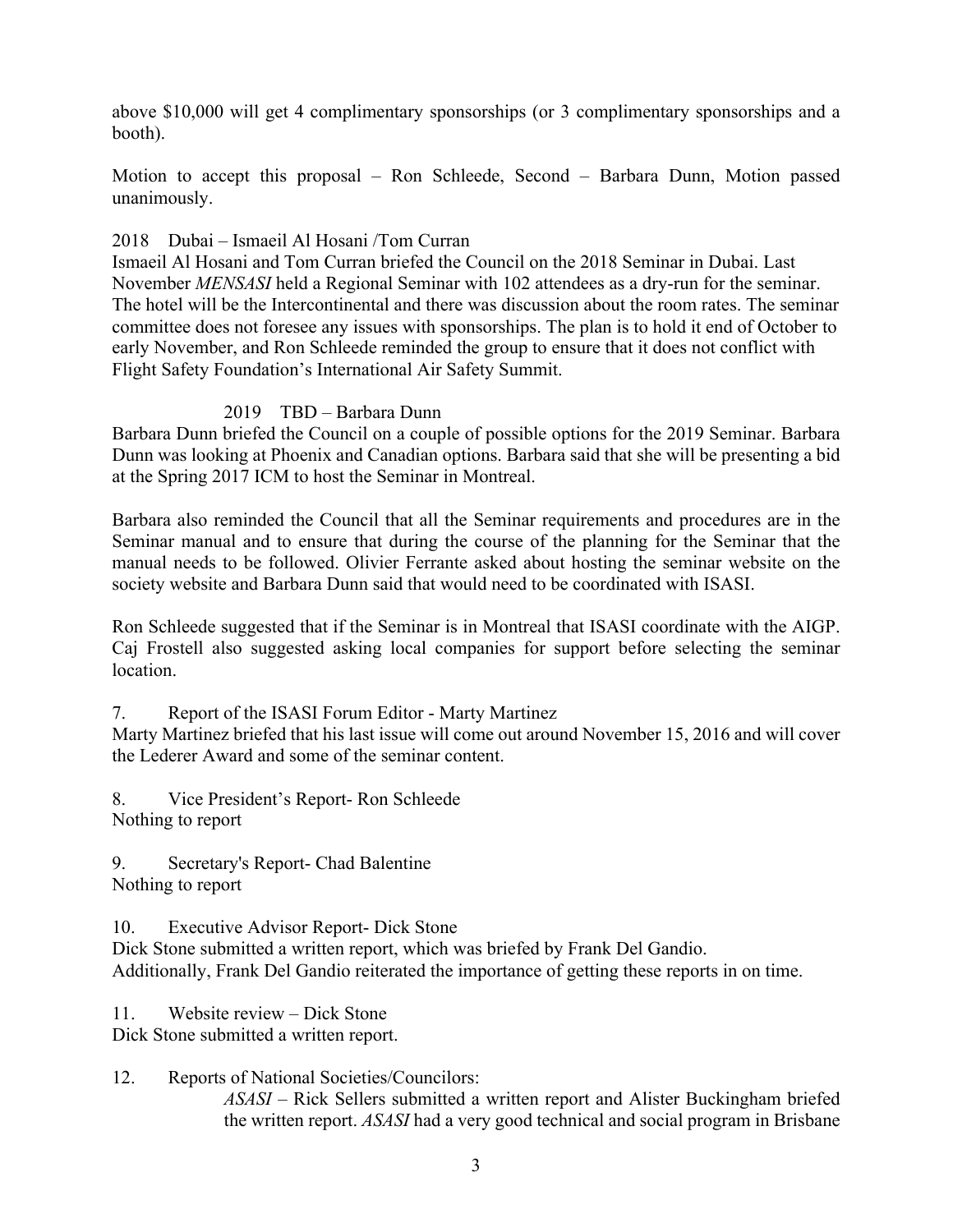this year. Additionally, Barbara Dunn and Rick Sellers are working on a new membership form, which they expect to present to the Council at its Spring 2017 meeting. There were extensive discussions on the various categories of membership.

*AsiaSASI* – Written Report briefed by Chong Chow Wah. Caj Frostell asked if the workshop writeup would be submitted to the *Forum* and Chong Chow Wah said that it would be.

*CSASI –* Barbara Dunn briefed the Council that the Canada's Department of National Defence wants to develop a Working Group on bloodborne pathogen training, which would include DND, TSB, TC, and ISASI. There will be an article in the next *Forum* on accident site hazards by the Canadian Department of National Defence. The Society continues to be financially viable. Ron Schleede mentioned that he would like to get CAE as a corporate member. Caj Frostell asked Barbara Dunn about what she does for new members. Barbara mentioned that she does call or email every new member.

#### **Action Item: Frank Del Gandio will have Ann send the Council a list of individual and corporate members in arrears.**

Toby Carroll reiterated the importance of making those new calls to members.

Ron Schleede said that he would like to see more communications at the National level and more specifically from the President.

*ESASI –* Olivier Ferrante briefed the Council that *ESASI* has been working on ISASI Seminars the past two years, so they have not held an *ESASI* Conference in order to ensure strong participation for ISASI 2015 and ISASI 2016. For the program of ISASI 2016, Keith Conradi will be Keynote speaker to highlight an important link between Aviation and Medicine (in accordance with the theme: "Every link is important"). Additionally, the *ESASI* treasurer will resign and Keith Conradi will be stepping down, so they will have elections soon.

For the year 2017, the next ESASI Regional Seminar will be organized in Slovenia.

Frank Del Gandio thanked *ESASI* for its support of the Seminar this year and hosting the seminar the previous year.

*KSASI –* Jenny Yoo submitted a written report, which was briefed by Ron Schleede. Of note, Asiana Airlines joined as a corporate member and they held a UAS safety workshop in August.

*MENASASI*- Ismaeil Al Hosani briefed the Council on his written report. They hosted an ISASI Reachout in February in Beirut, Lebanon with 57 attendees. *MESASI* also hosted a Regional Seminar is Rabat, Morocco in September 2016 with 92 attendees.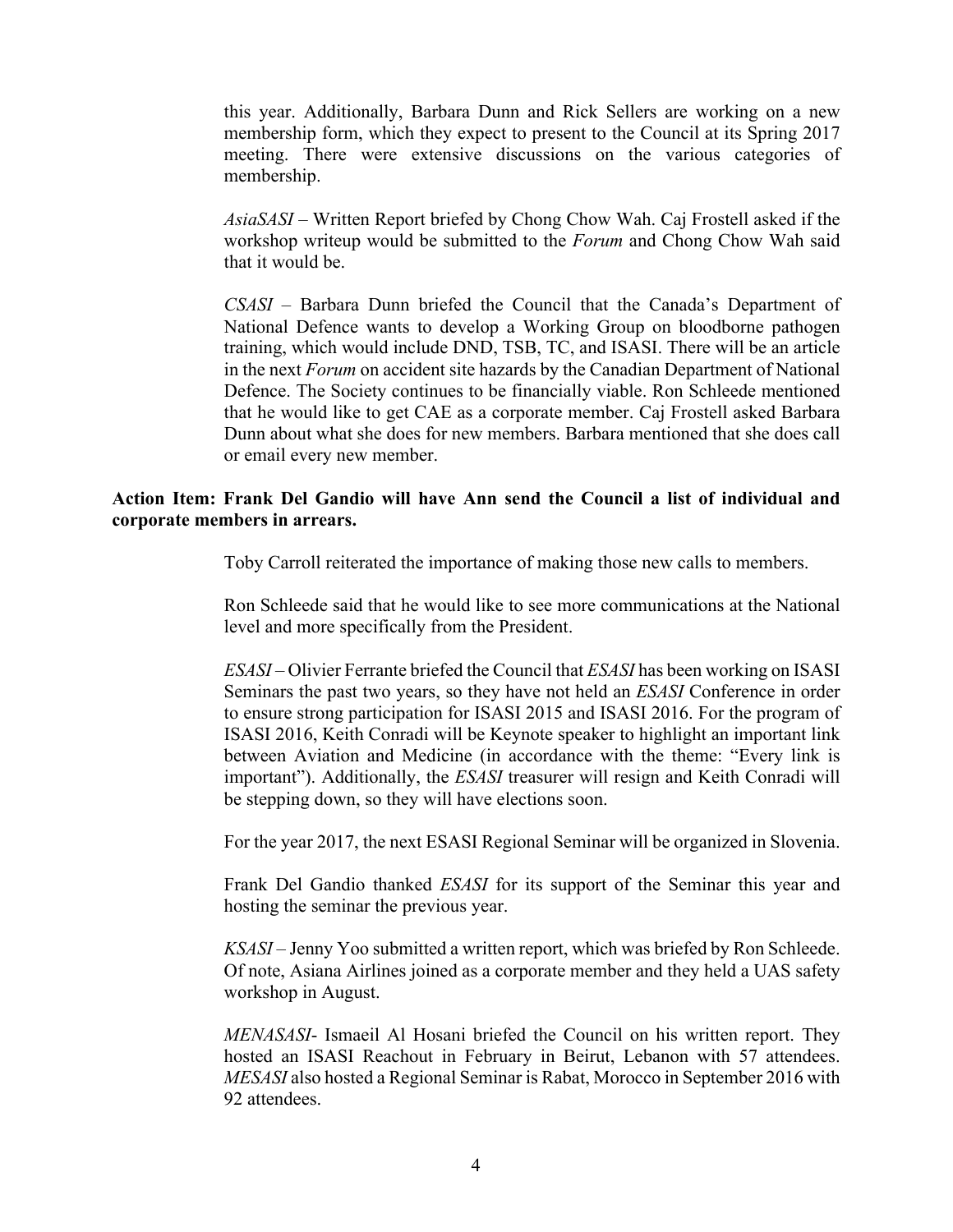*NZSASI –* Alister Buckingham briefed his written report, which included the biennial election of officers, which took place in May. The incumbents remained in their roles. Seventeen *NZSASI* members attended the *ANZSASI* Regional Seminar and Alister Buckingham thanked Rick Sellers and his team for a very good seminar. The 2017 Regional Seminar will be held in Wellington June 10-11.

*PakistanSASI* – Naseem Ahmed briefed his submitted report. *PakistanSASI* is now four years old and has 30 members. Naseem Ahmed provided a background for *PakistanSASI.* Naseem Ahmed has visited four universities in the United States with the hope of getting Masters classes in Pakistan. In July 2016, *PakistanSASI* held a half day lecture on SMS, and in August 2016 held a lecture on 'Human behavior in aircraft accidents and subsequent interventions'.

*USSASI* – Toby Carroll briefed the Council that *USSASI* has 11 regional chapters and has over 900 members, including the reactive DFW Chapter with Erin Carroll being appointed as the acting President. Toby Carroll briefed the Council that the *USSASI* host quarterly webinars and Toby is looking into getting that set up. Toby briefed the Council on the various Chapters.

*Alaska* –

*Arizona* – Not active, with exception of student chapter

*DFW* – Erin Carroll submitted a written report, which included a meeting in September 2016. They are expecting to have a meeting in the Spring 2017 for the election of officers.

*Great Lakes* – Not active, but have received interest to reinvigorate the Chapter.

*MARC* – Ron Schleede briefed the group on their annual dinner prior to the Spring ICM.

*NERC* – Luke Schiada submitted a report and briefed the Council that he is having difficulty getting people involved. There may be an opportunity to have a meeting at JetBlue.

*NorCal* – Looking at new leadership

*Pacific Northwest* – Not Active

*SERC* – Robert Rendzio briefed the Council that the Chapter held its annual meeting in Reston April 1-2. The meeting consisted of a tour of TWA 800 and the Udvar-Hazy Museum on Friday followed by a full day of presentations on Saturday with approximately 40 in attendance. The April 2017 meeting will be in New Orleans. Robert Rendzio stated that the keys to a good meeting are good organization and good location. *SoCal* –

*International Councilor –* Caj Frostell briefed the Council that over the past ten years he has supported the development of societies and supporting international connections. Caj Frostell is planning on attending an event in Dhaka, Bangladesh and another in Nairobi, Kenya in November 2016.

*Off Agenda –* Frank Del Gandio briefed the Council on a book signing event at the hotel during the Seminar involving an attendee. There were extensive discussions.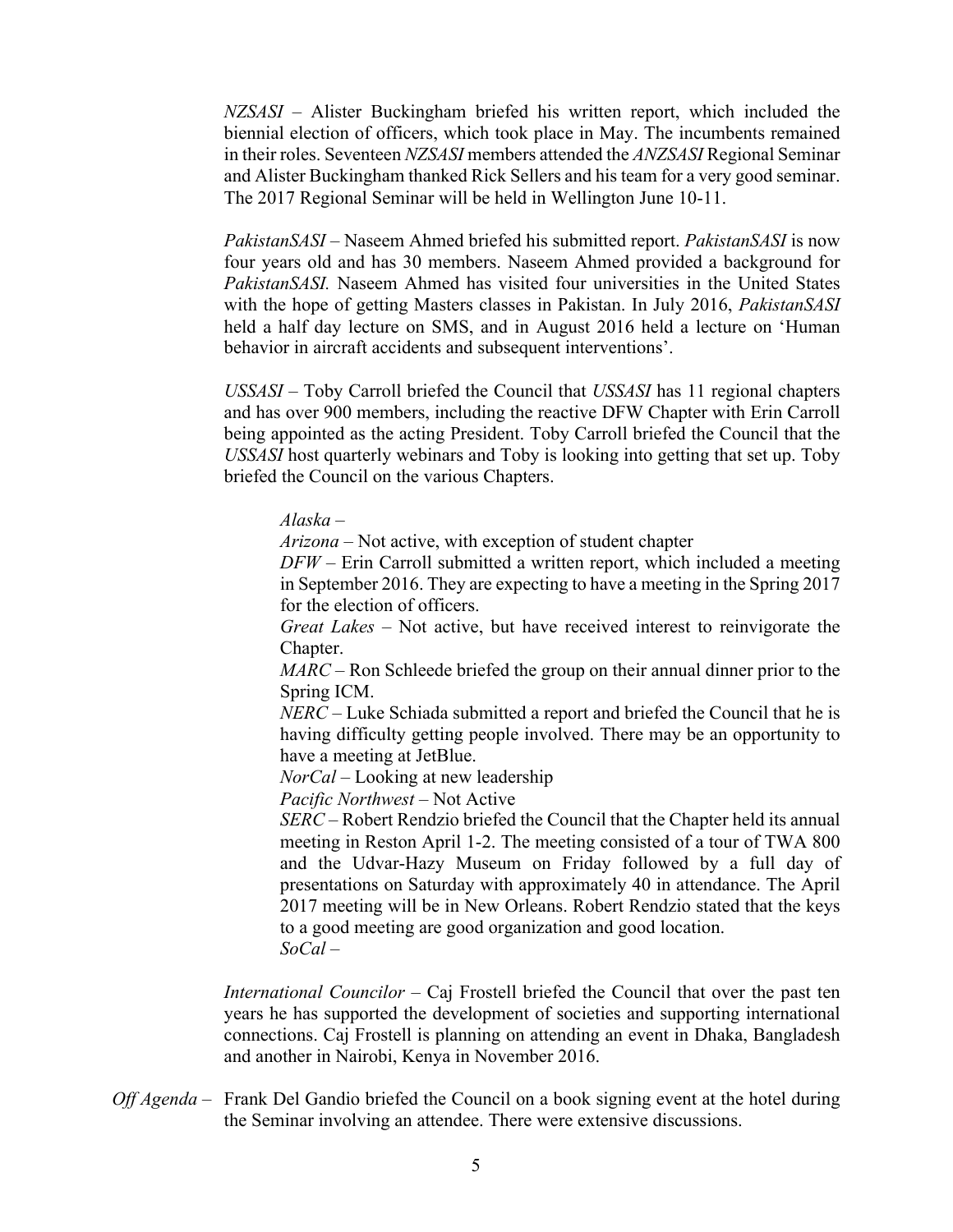## **Action Item: Anthony Brickhouse, Toby Carroll, and Barbara Dunn will draft policy to address any concerns and will bring the draft policy to the Council at its Spring 2017 meeting.**

#### 13. Rudy Kapustin Scholarship – Chad Balentine

Chad Balentine briefed the Council on the four Rudy Kapustin Scholarship Winners. The scholarship winners will be the microphone runners throughout the seminar and will also be doing five minute presentations during the course of the seminar. Chad Balentine discussed the new rigor and new selection committee.

14. Reports Received from US Regional Chapters Briefed during *USSASI* briefing.

15. Reports of the ISASI Committees

Audit – Frank Del Gandio briefed Dr, Hynes report.

Motion to accept the audit report – Chad Balentine, Second – Barbara Dunn, Motion passed unanimously.

16. Reports of the Working Groups

Cabin Safety WG – Barbara Dunn briefed the activities of the Cabin Safety WG, including her participation on the Cabin Safety ICAO WG. ISASI is a full member within this WG. They have already published three documents. The next document to be developed is on passenger information, including signage and briefings. Additionally, the group is look at the brace position, they want to develop a standardized brace position and are also looking at required briefings for the brace position. This group is also looking at the prevalence of passengers taking their carry-on luggage with them during an evacuation.

Corporate Affairs WG – Frank Del Gandio briefed Erin Carroll's submitted report.

Military Air Safety Investigators - Frank Del Gandio briefed Jim Robert's submitted report.

Government Air Safety Investigators – Marcus Costa briefed the Council and encouraged the Council to attend the breakout session. Mark Clitsome will be briefing the group on the work of the AIGP.

ICAO WG – Ron Schleede will be doing a more detailed report for the AIGP II meeting. Once approved, it will be uploaded to the ISASI website.

17. ISASI Coordinator of Student Outreach & Mentoring Report – Anthony Brickhouse